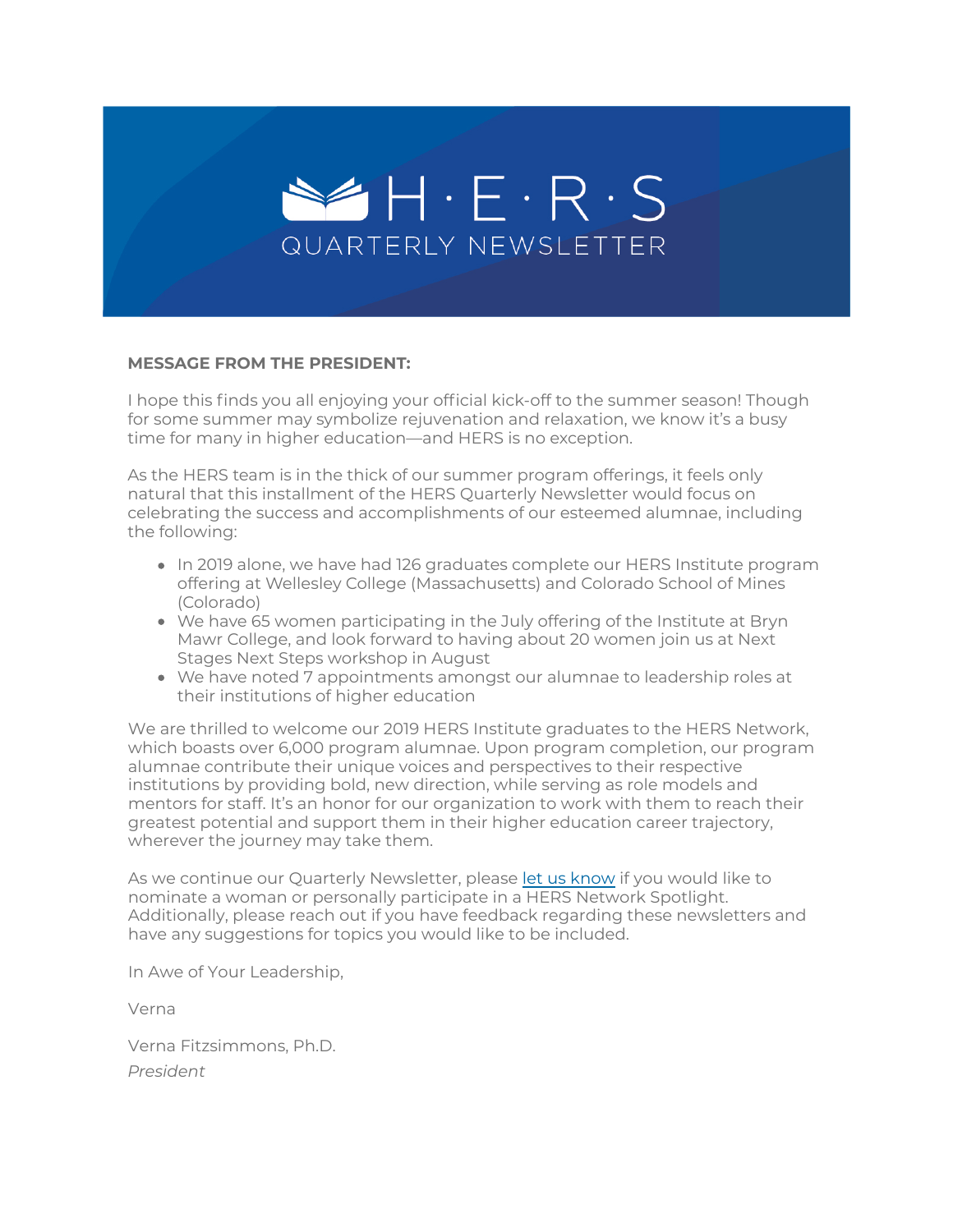**UPCOMING EVENTS: 2019 HERS Institute in Bryn Mawr, PA**  July 8 – 20, 2019 **Next Stages Next Steps in Chicago, IL** August 8 – 10, 2019 [Register Here!](https://suite.targetx.com/suite4sf/email/bin/redir.php?id=TMS-test_recipient_id&link=https%253A//www.hersnetwork.org/programs/next-stages-next-steps/) **2019 – 2020 HERS Institute in Wellesley, MA** Four Weekend Sessions: October 10-12, 2019; November 14-16, 2019; February 6-8, 2020, March 19-21, 2020 \*Applications still being accepted!

# **HERS NETWORK SPOTLIGHT: Dr. Michelle Stewart**

(Institute for Clinical Social Work, IL)

Congratulations to Dr. Stewart, an alumna of the HERS Institute at Bryn Mawr (2015), on her recent appointment to President of the Institute for Clinical Social Work located in Chicago, Illinois. She will assume her duties starting on July 1, 2019. Dr. Stewart will be leaving her positions as Vice President for Academic Affairs and Associate Professor of Sociology at Lane College (TN), where she spent 12 years advocating for academic excellence, social justice, and sustainable community engagement and development.



While Dr. Stewart prepares for her new leadership role, we were honored to sit down with her and reflect upon her HERS experience and how it helped inspire her career trajectory within higher education.

## **What did you value most during your time with HERS?**

One of the things I most valued was the unique opportunity to complete a mock job interview with a professional search firm that specialized in higher education. This provided me with hands-on experience with industry professionals of what I could expect when participating in job interviews focused on leadership roles in higher education. I also found incredible value in a specific session that focused on working with the media. To this day in my career, I've never forgotten what the media expert advised us on, which was to be prepared to get the institution's message across, to be repetitive in your messaging and not to be deterred by the interviewer's questions. This is a strategy I have used in multiple interviews since participating with HERS. Though I understand the HERS Institute curriculum has changed since I went alum, these are simply mere examples of the amazing skills I was able to acquire while attending the program offering that helped influence my leadership journey.

### **How was the HERS experience different than other leadership development organizations you've participated in?**

What's truly unique about HERS is the format of the leadership programming it offers. For example, I participated in the HERS Institute, which was a two-week immersion program, during the summer of 2015 at Bryn Mawr College in Pennsylvania. Many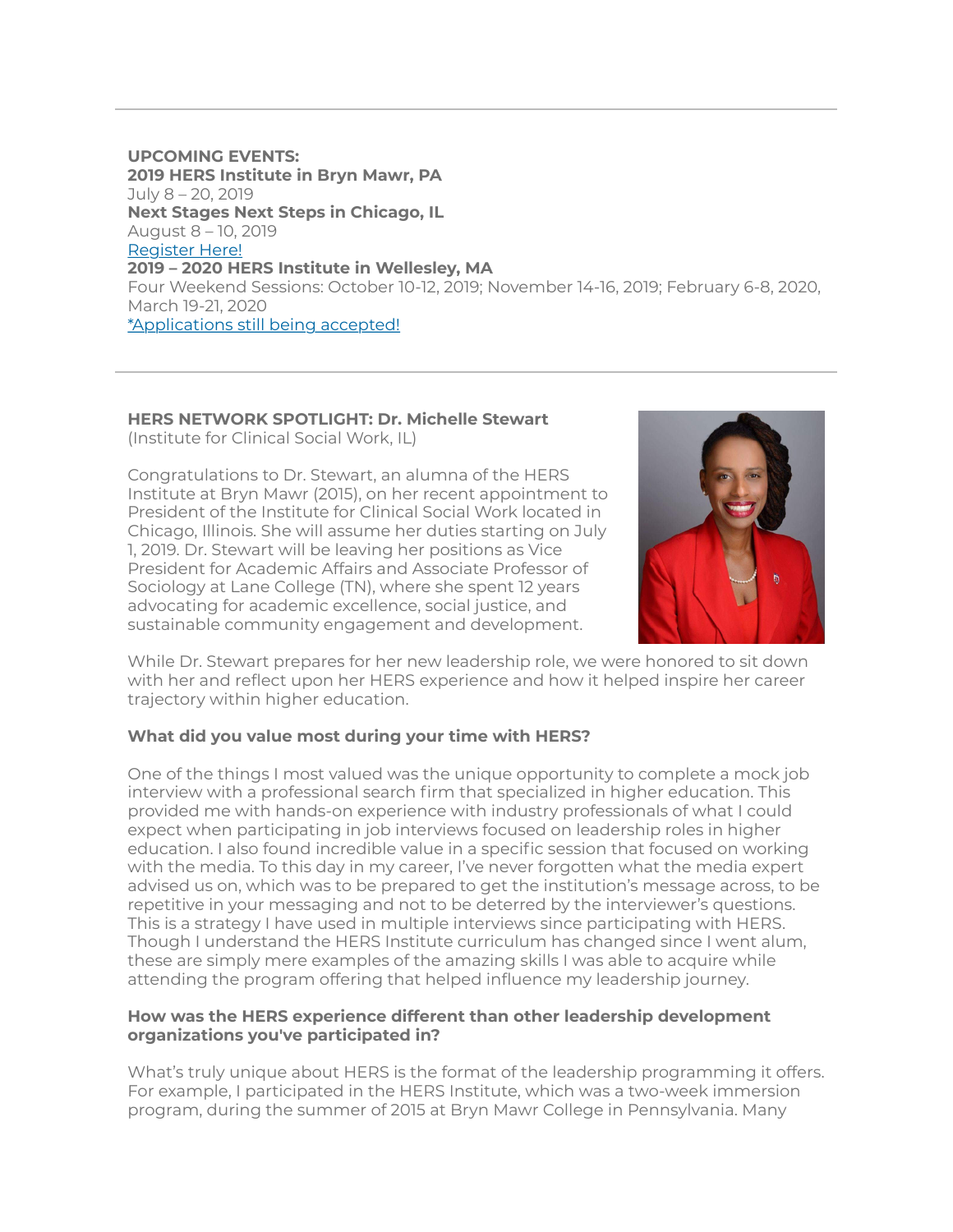leadership programs available in higher education are much shorter, but I believe the length of the HERS programming is advantageous, as I was able to soak up the experience and take the appropriate time needed to work through all aspects of the curriculum.

Also, because HERS is the only organization that provides leadership development opportunities solely for women in higher education, the curriculum was uniquely tailored to women. For me personally, sometimes the most straightforward advice is the best advice and that was the case at HERS. In fact, I still have my HERS portfolio, and in one of the first presentations by the HERS leadership team we were given the following advice: "If you are going to lead, lead." That simple message was transformational for me, empowering me to own my (then) current position of Vice President of Academic Affairs and go back to my institution and lead academic affairs with confidence. It also motivated me to assist others throughout the institution in developing the capacity and confidence to lead.

Another important aspect of the format and experience is a participant's introduction to the HERS Network, which allows for the opportunity to form meaningful bonds with women across the higher education sector. Coming out of the experience with a built-in cohort of women I could look to when I needed them was incredibly empowering.

#### **How did HERS pique your interest to work toward a presidential role at an institution?**

I think it was the motivational aspect of the program that helped to encourage me to begin thinking about the presidency. Prior to HERS, I viewed myself as an assistant; someone who assisted others in their leadership roles and in leading the institution. HERS helped me to ask and answer the question, "Why not me?" It was also at HERS that I developed a plan outlining the experiences and additional skills that I would need to develop prior to searching for a presidential role at an institution. HERS encourages women to be confident, to embrace their skills and abilities, and to have the courage to lead by engaging in several powerful exercises that provide the transformational experience many women are looking for.

### **What advice would you give to a woman in higher education who wants to advance their career?**

To help them take responsibility for their career advancement, I would provide the following advice:

- 1. Develop a career plan for yourself with clear goals and objectives;
- 2. Invest in yourself and seek out career opportunities that are in alignment with your goals; and,
- 3. Seek out mentors and a network of individuals who share your goals and want to see you succeed.

#### **LEARNING MOMENT: Getting Political**

We're sure you're well acquainted with the phrase "What got you here won't get you there"—and our team has been having countless conversations with individuals within the HERS Network regarding how they personally have had to shake up or hone in on their political skills for their leadership role. For some, the politics they